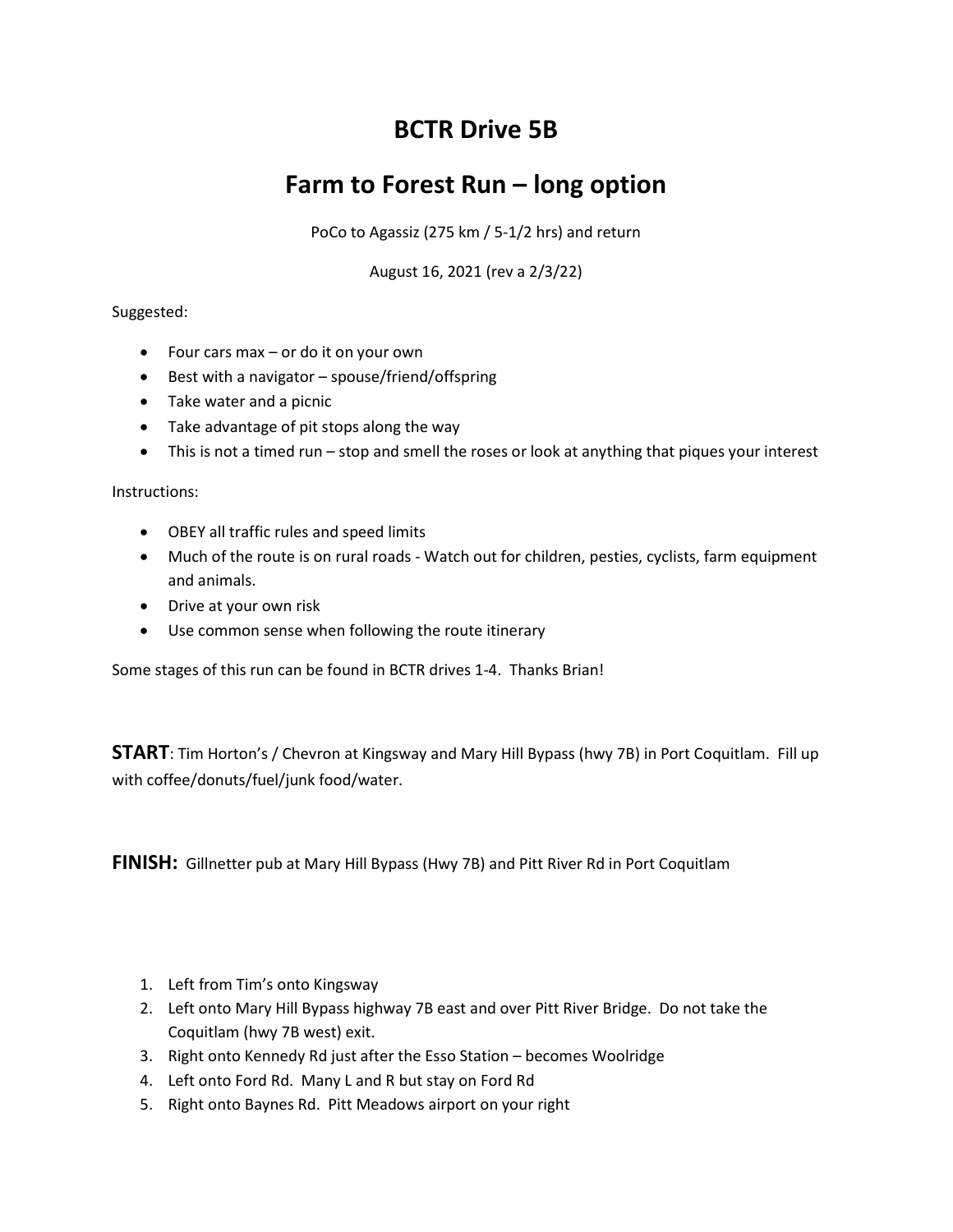- 6. Left onto Airport Way, thru roundies at Harris and Bonson
- 7. Right at roundy onto Golden Ears bridge south
- 8. Stay right…take the Hope/Langley exit onto 199A
- 9. Left onto 96 Ave heading east
- 10. Left onto 208 ave towards Derby Reach (rev a)
- 11. Right onto Allard Cres
- 12. Left onto McKinnon and past Fort Langley Golf Course
- 13. Left onto 96 (no street sign) towards Ft Langley
- 14. Right onto Glover Rd Stay on Glover over hwy 1 and thru roundy
- 15. Left onto 216 st (at Husky Stn) Visit Napier Antiques on your right….if he's open!
- 16. Continue on 216 south to Langley airport
- 17. Left at traffic light onto 56 Ave. No street sign…airport ahead on right. Go thru 224/232/240 ave.
- 18. Left onto 248 St north. Perhaps stop at Krause Berry Farm 6172 248<sup>th</sup> and buy a pie for dinner tonight?
- 19. Continue north on 248 over hwy 1.
- 20. Stop at 72 ave. Go thru onto Telegraph Trail. Note the historical info sign on your right.
- 21. Right onto 80 ave. Go slow down the hill….major switchback ahead.
- 22. Left onto 252 st. See the "fixerupper" on your right. How would you like to mow that lawn?
- 23. Right onto 88 ave / River Rd. You've been travelling about an hour now.
- 24. Right onto 272 st south. Go past 84/80/64.
- 25. Left onto 60 Ave east. Becomes Nathan, becomes Lefeuvre.
- 26. Right onto Starr Rd
- 27. Right onto Bradner Rd south. Go past  $58<sup>th</sup>$
- 28. Right onto Myrtle Ave just over the tracks. Cross Nathan Creek 2X.
- 29. Left at Lefeuvre Rd.
- 30. Left onto Townshipline Road and go thru Bradner
- 31. Left onto Ross Rd
- 32. Right onto Harris Rd. and then past Mt Lehman, Glenmore and Gladwin.
- 33. Left onto Riverside St just before Abbotsford-Mission highway #11. Go under the hwy to Matsqui Trail Regional Park. Stop for a picnic or at least to stretch your legs and a pit stop.

#### This is where we depart the short route version Drive 5A.

- 34. Return to Riverside St. and then turn left onto Page Rd
- 35. Right onto Bell…go past Fore, Harris, Hallert and the jog at Townshipline
- 36. Left onto Clayburn Rd. Watch the traffic here. Go thru Wright. Stay Right on Clayburn at Straiton. Road becomes Old Clayburn.
- 37. Left onto McKee Drive.
- 38. Left onto McKee Rd. Watch the traffic here too.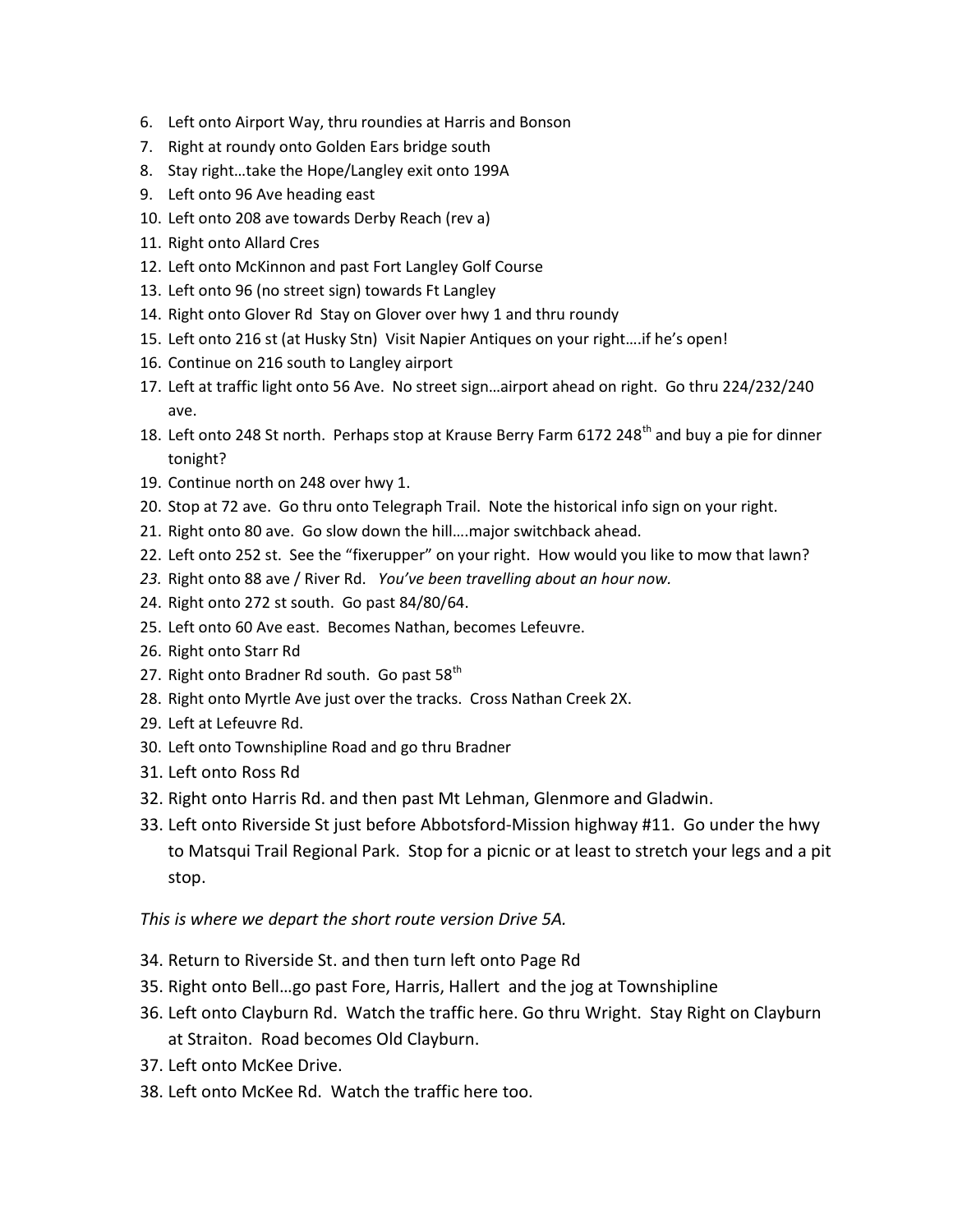- 39. Right onto Whatcom Rd. Get "cheap"gas etc at bottom of the hill. Carry on south on Whatcom.
- 40. Left onto South Parallel Rd just past the freeway entrance.
- 41. Stop at the Cole Rd rest area if you wish. Exit rest area right onto South Parallel Rd and carry on until No 3 Rd.
- 42. Right onto No 3 Rd. Proceed past Interprovincial and Tolmie.
- 43. Left onto Boundary Rd
- 44. Right onto Keith Wilson and go over the Vedder Canal. Go past Chadsey, Blackburn, Sumas Prairie and Hopedale.
- 45. Left onto Lickman Rd north.
- 46. Go over Hwy 1
- 47. Right onto Yale Rd West parallel to hwy 1 thru roundy at Evans. Stay on Yale.
- 48. Left onto Yale Rd and into downtown Chilliwack. Go past Hodgins / Hospital on your left.
- 49. Left onto Young Rd heading north. It is tricky here….five intersecting streets to confuse you.
- 50. Right onto Hope River Rd immed after crossing the Hope Slough. Stay on Hope River Rd past Chartwell.
- 51. Right onto Camp River Rd at Kitchen and bridge over the slough. Go past Reeves, Standeven, and Chapman.
- 52. Right onto McGrath Rd.
- 53. Left onto Yale Rd East. You are now about halfway / 3 hrs into the drive.
- 54. Left at Roundy onto Agassiz-Rosedale Hwy #9 north.
- 55. Stay on 9….Left into Agassiz. Do not go straight towards Hope.
- 56. Left onto Lougheed Hwy #7 west. Stay on 7 west for about 45 kms. Go past Hatzic Lake / Hatzic Slough. The next stage is coming up fast.
- 57. Right onto Dewdney Trunk. Stay Left and then right but stay on Dewdney Trunk. If you find yourself on Draper carry on. It connects with DT soon. Westminster Abbey will be on your left soon.
- 58. Stay right on Dewdney Trunk past the prison on your right. Stay right at Cade and then left at Ferndale. Go past Cedar.
- 59. Right on Dewdney Trunk at the Keystone intersection.
- 60. Go over both Stave Lake dams.
- 61. Rest stop at Hayward Lake Rec Centre.(31284 DT) You're about 4.5 hrs in now.
- 62. Left at 256th (Webster's Corner) and head south.
- 63. Right onto 112….becomes 252 and then back to 112.
- 64. Cross 240 onto Kanaka Way.
- 65. Cross Lougheed Hwy #7 onto Haney Bypass. Follow the bypass to Hwy 7.